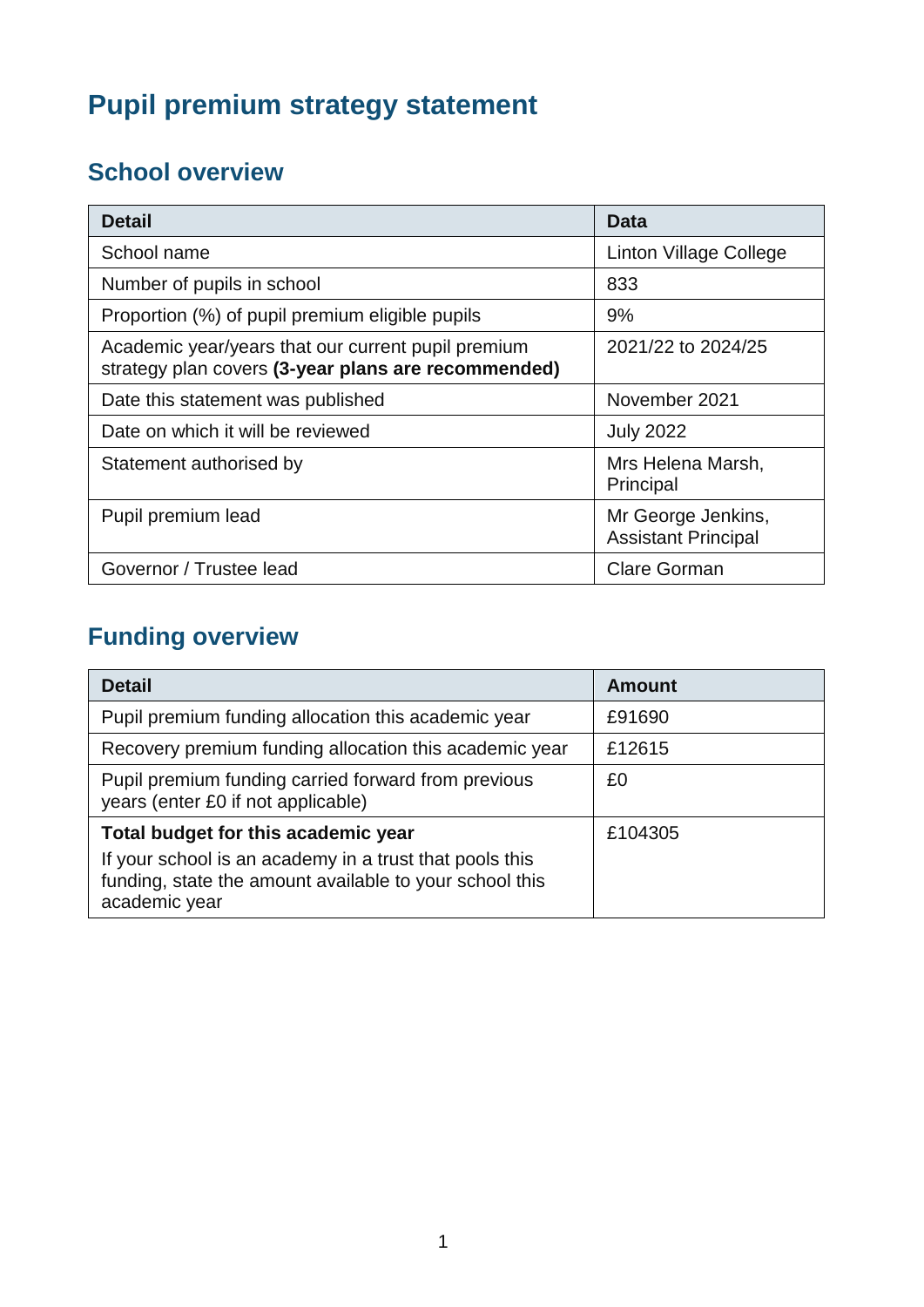## **Part A: Pupil premium strategy plan**

### **Statement of intent**

Our intention is that all pupils, including disadvantaged pupils, make good progress and achieve high attainment across the curriculum.

The focus of our pupil premium strategy is to support disadvantaged pupils to achieve that goal, including progress for those who are already high attainers. We recognize that the challenges facing disadvantaged pupils vary considerably, both in terms of the nature of the challenge and the scale of the challenge. As a result, we will be adopting a flexible approach to identifying specific challenges and providing bespoke support for disadvantaged students.

Detailed within this strategy plan is a range of support that will be used. This includes:

- An investment in high quality teaching which is proven to have the biggest single impact on addressing the disadvantaged attainment gap.
- Targeted academic support aimed at addressing gaps in learning of disadvantaged students which have been compounded by partial school closures.
- Wider strategies which can support high levels of attendance/wellbeing, positive behavior for learning and good study skills.

All of these strategies are underpinned by the notion that it is the responsibility of all College staff to continually reflect on the impact that disadvantage is having on pupils learning. Curriculum areas will be constantly challenged to develop robust diagnostic assessment of the needs of disadvantaged students, student voice will have a large role to play in this.

### **Challenges**

This details the key challenges to achievement that we have identified among our disadvantaged pupils.

| <b>Challenge</b><br>number | <b>Detail of challenge</b>                                                                                                                                              |
|----------------------------|-------------------------------------------------------------------------------------------------------------------------------------------------------------------------|
|                            | Average attendance of disadvantaged students is consistently lower in<br>all year groups.                                                                               |
|                            | Our attendance data over the last 3 years indicates that attendance among<br>disadvantaged pupils has been between 3 - 9% lower than for non-disadvan-<br>taged pupils. |
|                            | 28 - 59% of disadvantaged pupils have been 'persistently absent' compared to<br>15 - 24% of their peers during that period. Our assessments and observations            |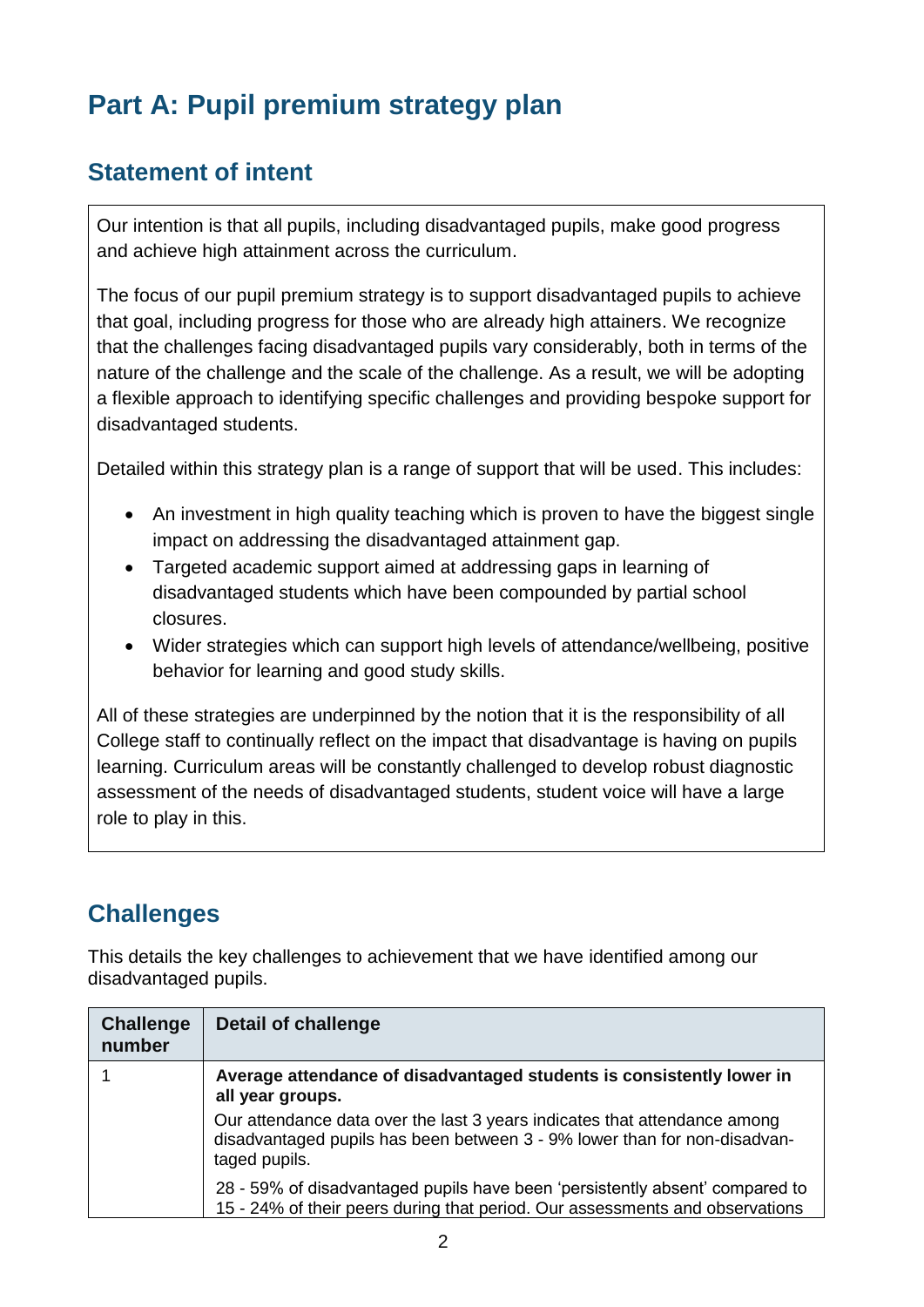|                | indicate that absenteeism is negatively impacting disadvantaged pupils'<br>progress.                                                                                                                                                                                                    |
|----------------|-----------------------------------------------------------------------------------------------------------------------------------------------------------------------------------------------------------------------------------------------------------------------------------------|
| $\overline{2}$ | Disadvantaged students are issued with a disproportionate number of<br>behaviour logs.                                                                                                                                                                                                  |
|                | Our behaviour data over the last 3 years indicates that disadvantaged students<br>have been issued with between $18 - 20\%$ of behaviour points during this time.<br>During this time between $8 - 10\%$ of pupils at the College were<br>disadvantaged.                                |
| 3              | Disadvantaged students achieve on average a lower attribute score for<br>home learning and organisation. This gap increases as they move<br>through the school.                                                                                                                         |
|                | Home learning scores of disadvantaged students are on average -0.1 in Year<br>7, this gap extends to on average -0.6 in Year 11.                                                                                                                                                        |
|                | Organisation scores of disadvantaged students are on average -0.1 in Year 7,<br>this ap extended to on average -0.6 in Year 11.                                                                                                                                                         |
| 4              | High levels of disadvantaged students arrive at the College with below<br>the expected levels of reading comprehension.                                                                                                                                                                 |
|                | On entry in Year 7 in the last 3 Years, between 21 – 47% of disadvantaged<br>students arrive with below age-related expectations compared to between 12 -<br>22% of their peers.                                                                                                        |
| 5              | High levels of disadvantaged students arrive at the College with below<br>the expected levels of numeracy.                                                                                                                                                                              |
|                | On entry in Year 7 in the last 3 Years, between 21 - 58% of disadvantaged<br>students arrive with below age-related expectations compared to between 15 -<br>19% of their peers.                                                                                                        |
| 6              | Disadvantaged students have been disproportionately impacted by<br>partial schools' closures in successive lockdowns.                                                                                                                                                                   |
|                | Engagement/attendance data, observations and assessment data shows that<br>lost learning time during school closure has caused significant gaps in learning<br>for some disadvantaged students. This has resulted in these students falling<br>further behind age-related expectations. |

### **Intended outcomes**

This explains the outcomes we are aiming for **by the end of our current strategy plan**, and how we will measure whether they have been achieved.

| <b>Intended outcome</b>                                                 | <b>Success criteria</b>                                                                                                                                                                                           |
|-------------------------------------------------------------------------|-------------------------------------------------------------------------------------------------------------------------------------------------------------------------------------------------------------------|
| To achieve and sustain improved<br>attendance for disadvantaged pupils. | By 2024/25:<br>The attendance gap between<br>disadvantaged pupils and their peers has<br>reduced to 2.5%.<br>The gap between PA rate of<br>disadvantaged students compared to<br>their peers has reduced to 7.5%. |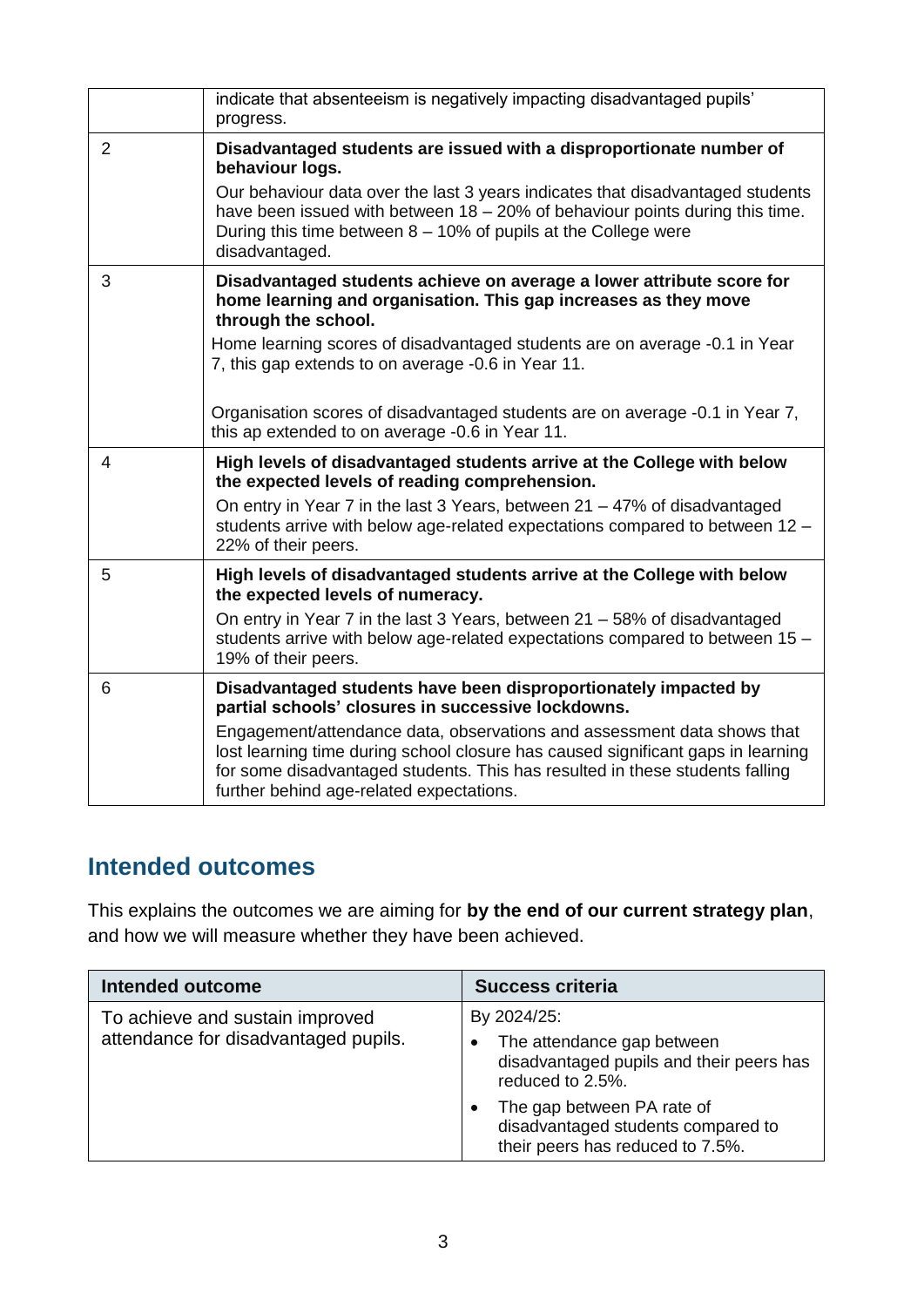| To reduce the proportion of behaviour<br>logs being issued to disadvantaged pupils<br>over a sustained period of time. | By 2024/25:<br>The proportion of behaviour points<br>issued to disadvantaged pupils is<br>reduced to 13%.                                                                                                 |
|------------------------------------------------------------------------------------------------------------------------|-----------------------------------------------------------------------------------------------------------------------------------------------------------------------------------------------------------|
| To bring literacy levels of disadvantaged<br>students in KS3 in line with their non-<br>disadvantaged peers.           | By 2024/25:<br>By the end of KS3 the disadvantaged<br>gap between those students meeting<br>age-related literacy expectations is no<br>greater than 7.5%.                                                 |
| To bring numeracy levels of<br>disadvantaged students in KS3 in line<br>with their non-disadvantaged peers.            | By 2024/25:<br>By the end of KS3 the disadvantaged<br>gap between those students meeting<br>age-related numeracy expectations is no<br>greater than 10%.                                                  |
| To reduce the disparity in attribute scores<br>for home learning & organisation in all<br>year groups.                 | By 2024/25:<br>The disparity in attribute scores between<br>$\bullet$<br>disadvantaged and their peers is<br>reduced as follows:<br>Yr 7: 0.00<br>Yr 8: 0.00<br>$Yr9: -0.1$<br>Yr 10: -0.2<br>Yr 11: -0.3 |
| To effectively address the gaps in<br>learning that have emerged as a result of<br>partial school closures.            | By 2024/25:<br>KS4 outcomes will show that<br>$\bullet$<br>disadvantaged students have made<br>progress and achieved attainment in line<br>with the national average for non-<br>disadvantaged students.  |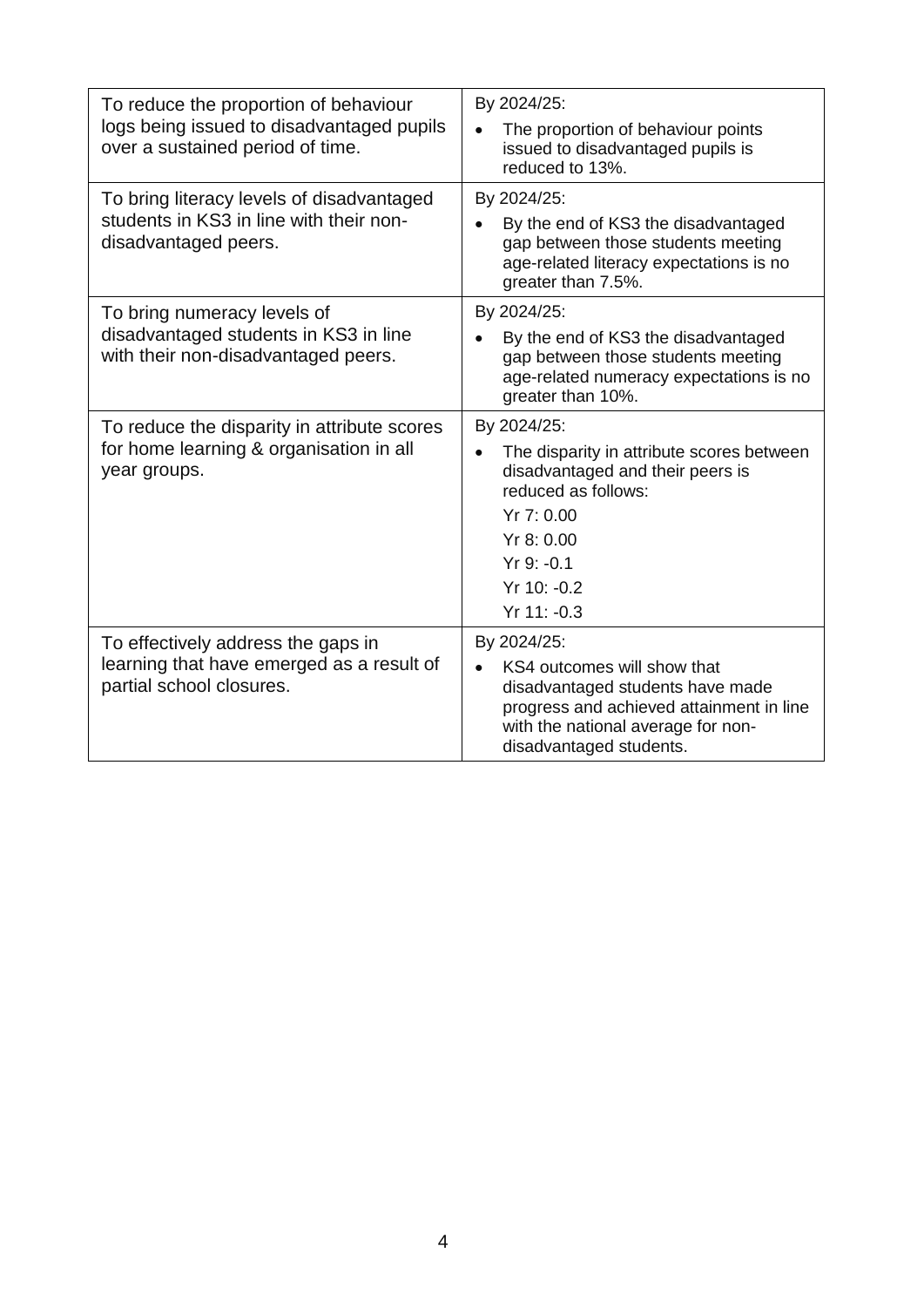### **Activity in this academic year**

This details how we intend to spend our pupil premium (and recovery premium funding) **this academic year** to address the challenges listed above.

#### **Teaching (for example, CPD, recruitment and retention)**

Budgeted cost: £50,734.30

| <b>Activity</b>                                                                                                                                                         | <b>Evidence that supports this</b><br>approach                                                                                                                                                                                                                                                                                                                                                                                                                  | <b>Challenge</b><br>number(s)<br>addressed |
|-------------------------------------------------------------------------------------------------------------------------------------------------------------------------|-----------------------------------------------------------------------------------------------------------------------------------------------------------------------------------------------------------------------------------------------------------------------------------------------------------------------------------------------------------------------------------------------------------------------------------------------------------------|--------------------------------------------|
| A full time English<br>teacher has been<br>appointed to replace a<br>part time member of<br>staff. This additional<br>capacity will be used to<br>deliver intervention. | The <b>EEF</b> indicates that <b>small group</b><br>tuition can have a moderate impact of<br>on average 4 months per year. A rule of<br>thumb is that the smaller the group the<br>more impactful the intervention.<br>One to one tuition can have a big<br>impact on pupil progress, it is even<br>more impactful for disadvantaged<br>pupils.                                                                                                                 | 4                                          |
| Directed collaborative<br>curriculum development<br>time leads to a more<br>ambitious, inclusive and<br>enriching curriculum.                                           | A coherent curriculum that is ambitious,<br>inclusive and enriching will have a<br>positive impact on the attainment of all<br>pupils, it is likely to have the biggest<br>impact on those <b>disadvantaged pupils</b><br>who have gaps in knowledge, skills<br>and social and cultural capital.<br>A coherent curriculum that explicitly<br>plans for <b>assessment for</b><br>learning/feedback will also have a high<br>impact on some disadvantaged pupils. | 2, 6                                       |
| Disadvantaged students<br>are supplied with<br>learning resources and<br>support with financing<br>enrichment<br>opportunities.                                         | Taking part in enrichment opportunities<br>can have a positive impact on<br>attainment. Examples include arts<br>participation such as attending cultural<br>trips.<br>The provision of learning materials such<br>as revision guides supports<br>disadvantaged pupils in completing<br>home learning. Home learning has a<br>high effect on attainment.                                                                                                        | 3, 6                                       |
| Homework club takes<br>place daily from $3 -$<br>5pm.                                                                                                                   | <b>Pupils eligible for free school meals</b><br>typically receive additional benefits<br>from homework. However, surveys in<br>England suggest that pupils from<br>disadvantaged backgrounds are less<br>likely to have a quiet working space, are                                                                                                                                                                                                              | 3                                          |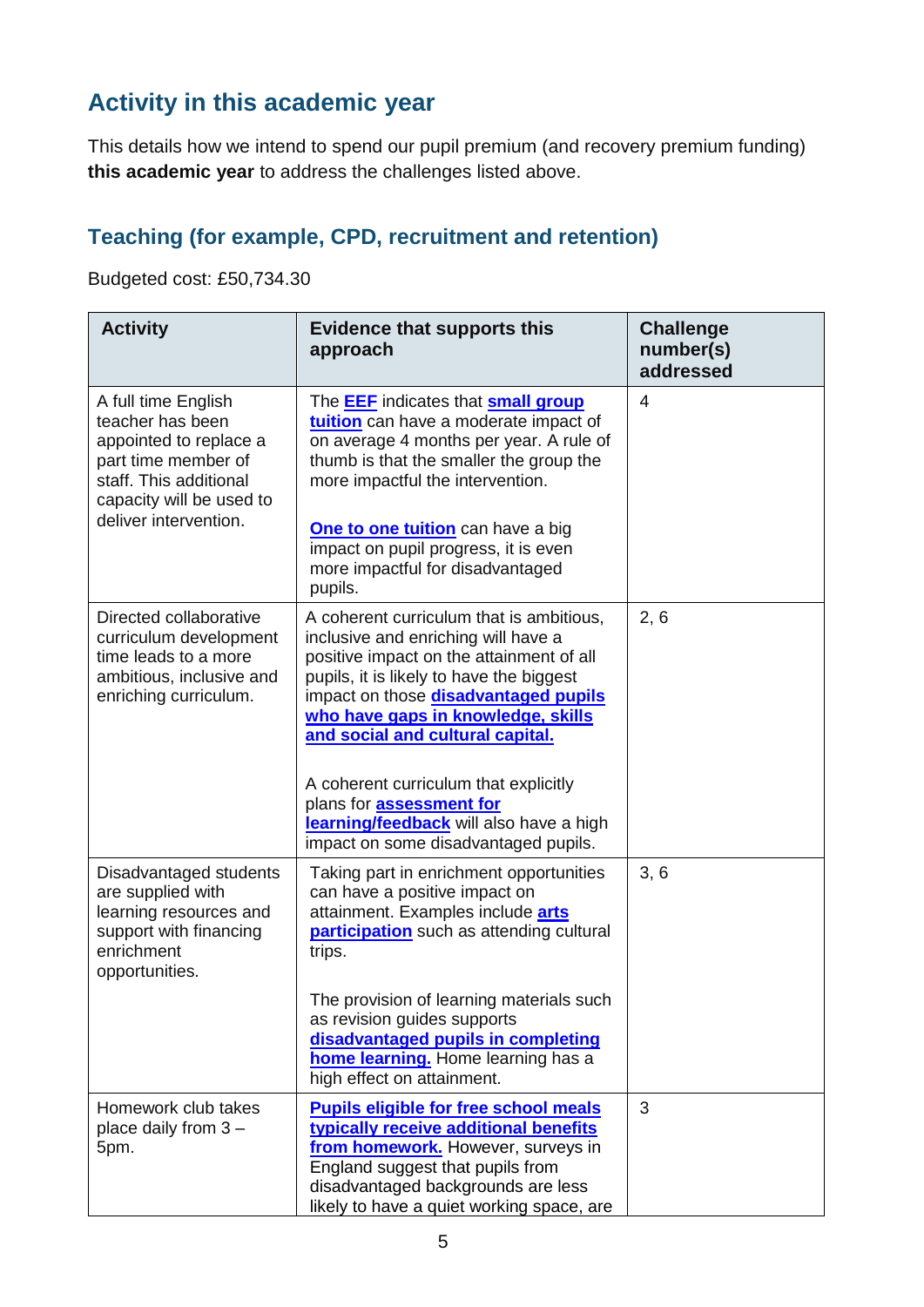| less likely to have access to a device<br>suitable for learning or a stable internet<br>connection and may receive less<br>parental support to complete homework<br>and develop effective learning habits. |  |
|------------------------------------------------------------------------------------------------------------------------------------------------------------------------------------------------------------|--|
|------------------------------------------------------------------------------------------------------------------------------------------------------------------------------------------------------------|--|

#### **Targeted academic support (for example, tutoring, one-to-one support structured interventions)**

Budgeted cost: £24,177.47

| <b>Activity</b>                                                                                                                                           | <b>Evidence that supports this</b><br>approach                                                                                                                                                                      | <b>Challenge</b><br>number(s)<br>addressed |
|-----------------------------------------------------------------------------------------------------------------------------------------------------------|---------------------------------------------------------------------------------------------------------------------------------------------------------------------------------------------------------------------|--------------------------------------------|
| Targeted small group<br>literacy interventions will<br>be delivered in Key<br>Stage 3.                                                                    | The <b>EEF</b> have indicated that reading<br>comprehension strategies can have a<br>very high impact at a relatively low cost.<br>This is based on extensive evidence.                                             | $\overline{4}$                             |
| Lexonik Advance is a<br>reading intervention<br>delivered in small<br>groups by qualified<br>HLTA's.                                                      |                                                                                                                                                                                                                     |                                            |
| The Success @<br><b>Arithmetic Numeracy</b><br>intervention will be<br>purchased and delivered<br>as a targeted small<br>group intervention by a<br>HLTA. | The <b>EEF</b> indicates that <b>small group</b><br>tuition can have a moderate impact of<br>on average 4 months per year. A rule of<br>thumb is that the smaller the group the<br>more impactful the intervention. | 5                                          |
| Additional teaching<br>hours in the Maths<br>department will be<br>allocated to delivering<br>targeted small<br>group/one to one tuition                  | The <b>EEF</b> indicates that <b>small group</b><br>tuition can have a moderate impact of<br>on average 4 months per year. A rule of<br>thumb is that the smaller the group the<br>more impactful the intervention. | 4, 5                                       |
| to disadvantaged<br>students.                                                                                                                             | One to one tuition can have a big<br>impact on pupil progress, it is even<br>more impactful for disadvantaged<br>pupils.                                                                                            |                                            |

#### **Wider strategies (for example, related to attendance, behaviour, wellbeing)**

Budgeted cost: £ 29,651.06

| <b>Activity</b> | <b>Evidence that supports this</b><br>approach | <b>Challenge</b><br>number(s)<br>addressed |
|-----------------|------------------------------------------------|--------------------------------------------|
|-----------------|------------------------------------------------|--------------------------------------------|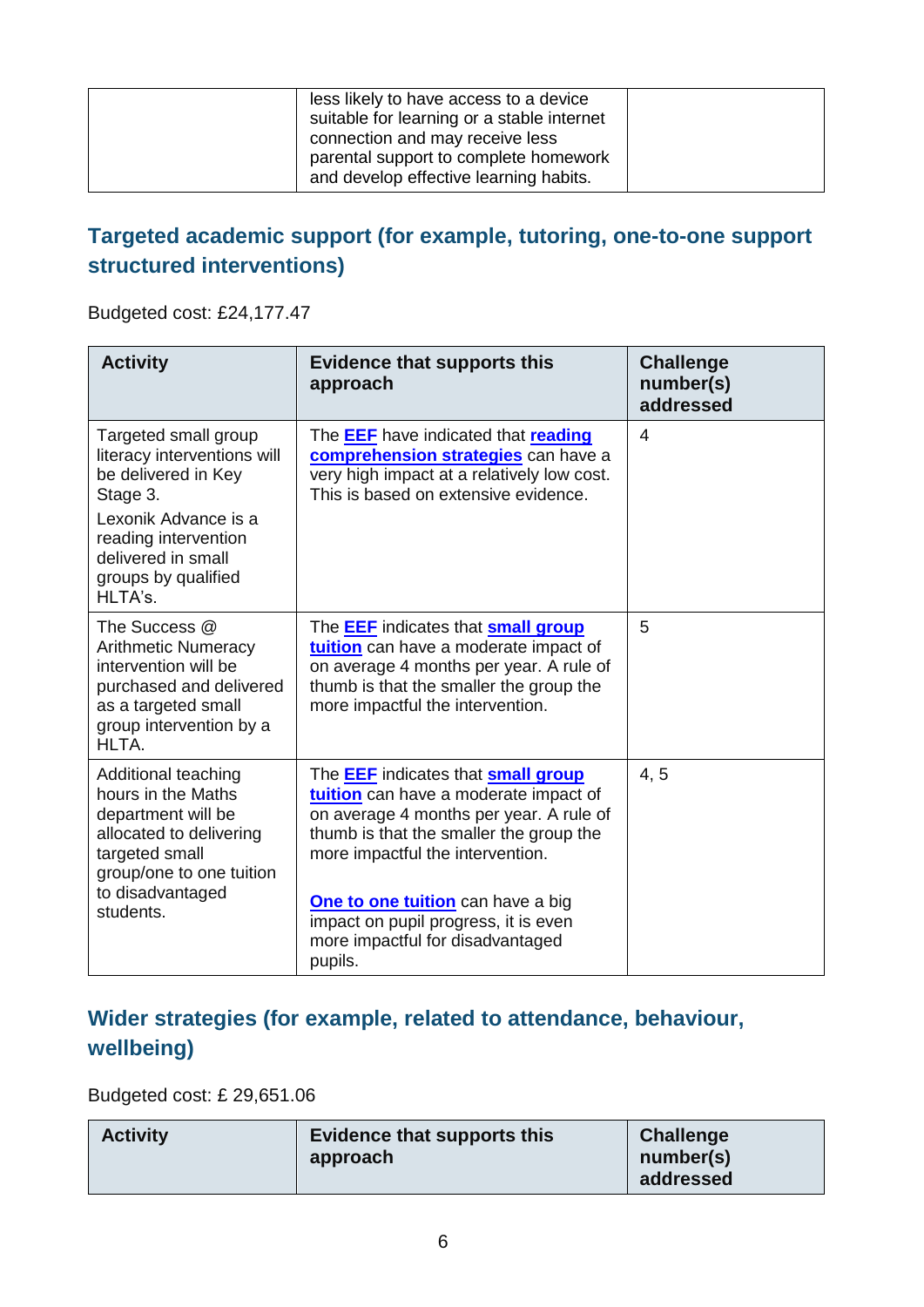| Deputy Heads of House<br>will use non-contact time<br>to provide pastoral and<br>academic support to<br>targeted disadvantaged<br>pupils as well as to<br>communicate with the<br>parents of<br>disadvantaged pupils. | The <b>EEF</b> indicate that <b>behaviour</b><br>interventions can have a moderate<br>impact of on average 4 months each<br>year.<br><b>Social Emotional Learning (SEL)</b><br>interventions can have a moderate<br>impact of 4 months per year on pupil<br>attainment. Targeted approaches to<br>SEL has the greatest impact.<br>Parental engagement strategies can<br>have a moderate effect on pupil<br>attainment when they focus on ensuring<br>that disadvantaged students are<br>completing high quality home learning. | 1, 2, 3      |
|-----------------------------------------------------------------------------------------------------------------------------------------------------------------------------------------------------------------------|--------------------------------------------------------------------------------------------------------------------------------------------------------------------------------------------------------------------------------------------------------------------------------------------------------------------------------------------------------------------------------------------------------------------------------------------------------------------------------------------------------------------------------|--------------|
| Targeted disadvantaged<br>students will receive<br>pastoral support<br>provided by a wellbeing<br>officer, who will also<br>communicate regularly<br>with the parents of<br>disadvantaged pupils.                     | <b>Social Emotional Learning (SEL)</b><br>interventions can have a moderate<br>impact of 4 months per year on pupil<br>attainment. Targeted approaches to<br>SEL has the greatest impact.                                                                                                                                                                                                                                                                                                                                      | 1, 2, 3      |
| Targeted disadvantaged<br>students will receive<br>behaviour interventions<br>from the behaviour<br>intervention officer, who<br>will also communicate<br>regularly with the<br>parents of<br>disadvantaged pupils.   | The <b>EEF</b> indicate that <b>behaviour</b><br>interventions can have a moderate<br>impact of on average 4 months each<br>year.                                                                                                                                                                                                                                                                                                                                                                                              | 3            |
| Attendance intervention<br>provided by inclusion<br>officer, who will also<br>communicate regularly<br>with the parents of<br>disadvantaged pupils.                                                                   | The <b>University of Reading</b> discussed a<br>number of effective attendance<br>interventions delivered by pastoral staff.                                                                                                                                                                                                                                                                                                                                                                                                   | $\mathbf{1}$ |

## **Total budgeted cost: £104,562.83**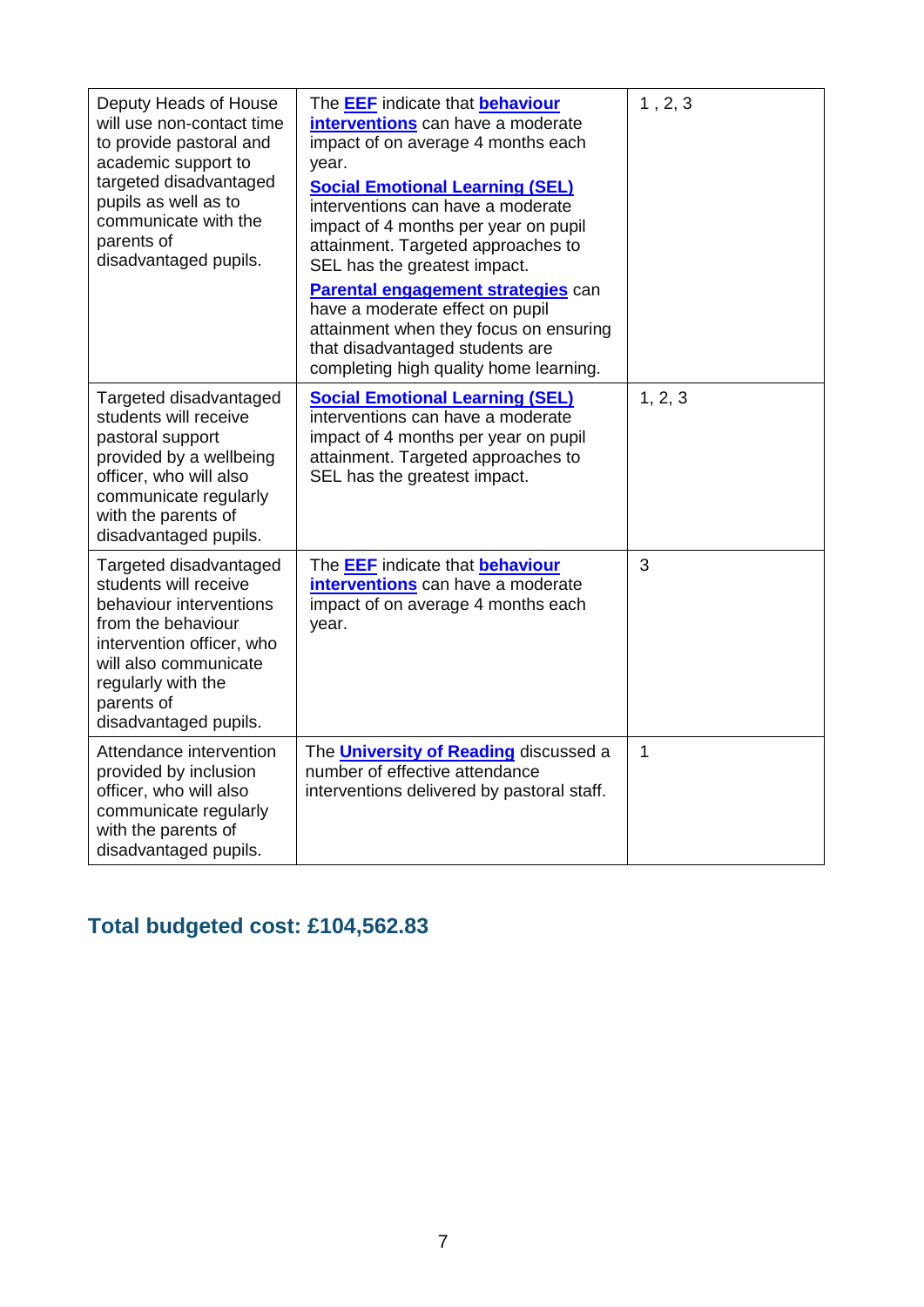## **Part B: Review of outcomes in the previous academic year**

### **Pupil premium strategy outcomes**

This details the impact that our pupil premium activity had on pupils in the 2020 to 2021 academic year.

#### **3-year objectives**

*Objective 1:* In-school gap closes between PP and non-PP: Attainment and Progress.

| % Grade 4+ Disadvantaged versus |        |        |        |        |        |
|---------------------------------|--------|--------|--------|--------|--------|
| peers                           | 2017   | 2018   | 2019   | 2020   | 2021   |
| <b>Maths</b>                    | $-24%$ | $-18%$ | $-21%$ | $-24%$ | $-27%$ |
| <b>English Lang</b>             | $-13%$ | $-25%$ | $-42%$ | $-23%$ | $-16%$ |
| <b>English Lit</b>              | $-17%$ | $-35%$ | $-27%$ | $-12%$ | $-3%$  |
| <b>Combined Science</b>         | $-10%$ | 2%     | $-22%$ | -6%    | $-9%$  |
| <b>History</b>                  | $-20%$ | $-25%$ | 12%    | $-48%$ | 6%     |
| Geography                       | $-25%$ | 7%     | $-72%$ | $-2%$  | 8%     |
| <b>Religious Studies</b>        | $-15%$ | $-13%$ | 10%    | $-93%$ | 8%     |
| <b>French</b>                   | $-26%$ | -70%   | 12%    | 8%     | 6%     |
| Spanish                         | $-55%$ | 30%    | 37%    | $-88%$ | 17%    |

| Average Point score: disadvantaged ver-<br>sus their peers | 2017            | 2018       | 2019       | 2020       | 2021       |
|------------------------------------------------------------|-----------------|------------|------------|------------|------------|
|                                                            | <b>APS Diff</b> | <b>APS</b> | <b>APS</b> | <b>APS</b> | <b>APS</b> |
| Maths                                                      | $-1.5$          | $-1.3$     | $-1.2$     | $-1.5$     | $-1.2$     |
| English Lang                                               | $-1.1$          | $-1.5$     | $-1.6$     | $-1.5$     | $-1.2$     |
| English Lit                                                | $-1.5$          | $-1.4$     | $-1.5$     | $-1.6$     | $-0.7$     |
| <b>Combined Science</b>                                    | $-1.3$          | $-0.3$     | $-0.6$     | $-0.7$     | $-1.2$     |
| History                                                    | $-1.1$          | $-2$       | 0          | $-2.5$     | 0.1        |
| Geography                                                  | $-1.7$          | $-0.7$     | $-4.2$     | $-1.5$     | $-0.8$     |
| <b>Religious Studies</b>                                   | $-0.7$          | $-1.3$     | $-1.6$     | $-3.2$     | $-1.2$     |
| French                                                     | $-0.8$          | $-1.6$     | $-1.4$     | $-1.6$     | $-0.9$     |
| Spanish                                                    | $-1.7$          | 0          | 1.7        | $-2.4$     | 0.02       |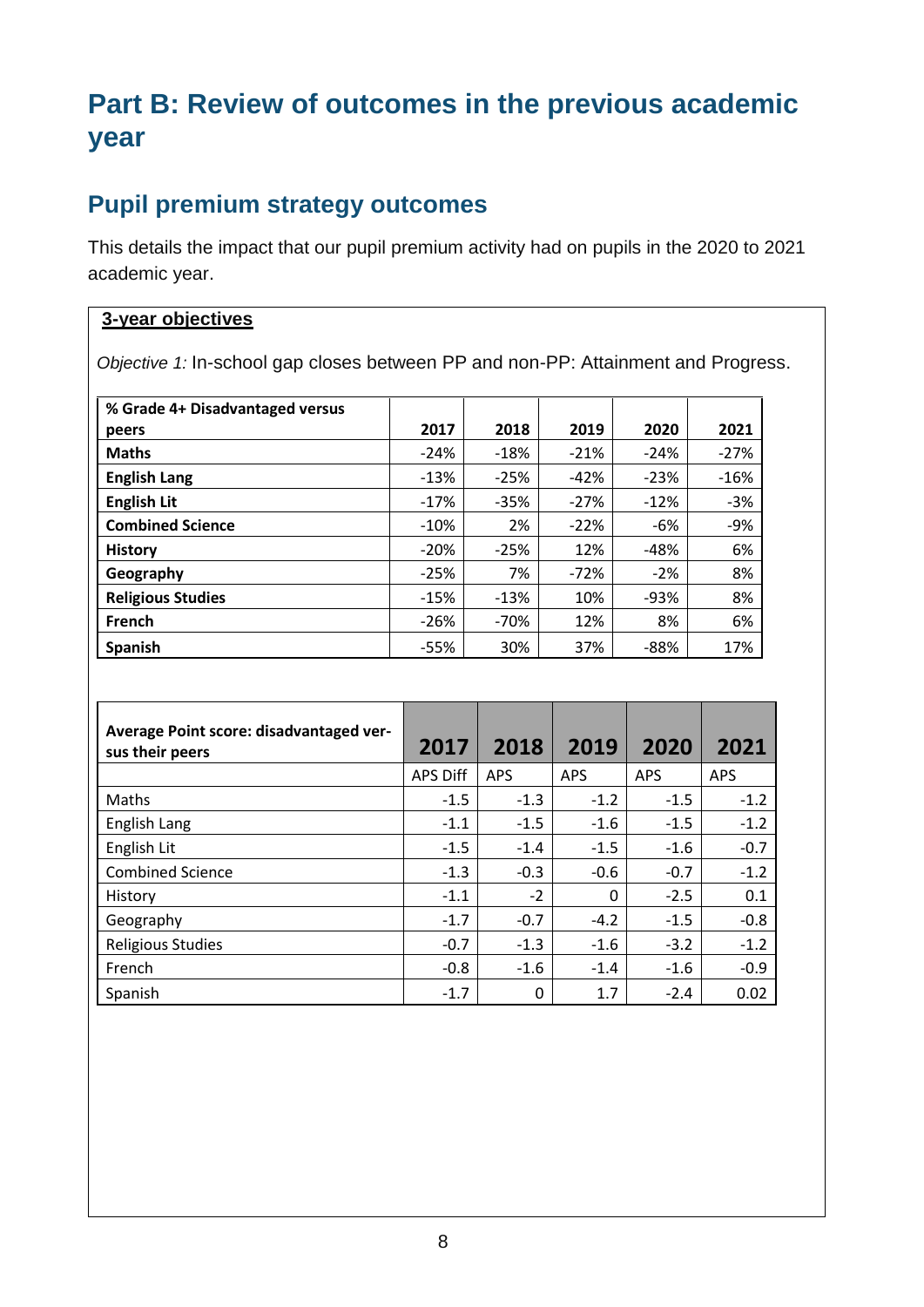| Value Added of disadvantaged stu-<br>dents | 2017    | 2018    | 2019    | 2020    | 2021    |
|--------------------------------------------|---------|---------|---------|---------|---------|
| Maths                                      | $-0.1$  | $-0.51$ | $-0.04$ | $-0.36$ | $-1.07$ |
| English Lang                               | 0.02    | $-0.72$ | $-0.67$ | $-0.44$ | $-0.93$ |
| English Lit                                | 0.18    | $-0.32$ | $-0.28$ | $-0.36$ | $-0.11$ |
| <b>Combined Science</b>                    | 0.13    | 0.08    | 0.66    | 0.27    | $-0.41$ |
| History                                    | 0.54    | $-0.96$ | 0.72    | $-1.41$ | 0.04    |
| Geography                                  | $-0.43$ | $-0.11$ | $-1.82$ | 0.38    | $-0.24$ |
| <b>Religious Studies</b>                   | $-0.16$ | $-0.31$ | $-0.36$ | $-0.78$ | $-0.44$ |
| French                                     | 0.27    | $-1.9$  | 0.53    | $-0.01$ | $-0.53$ |
| Spanish                                    | $-1.45$ | $-0.02$ | 1.24    | $-0.16$ | 0.39    |

*Objective 2:* In-school gap closes between PP and non-PP: attitudes and participation.

| Average attribute scores: disadvantaged<br>versus peers |     |        |  |
|---------------------------------------------------------|-----|--------|--|
|                                                         | РP  | Non-PP |  |
| <b>Home Learning Attribute</b>                          |     |        |  |
| scores                                                  | 2.1 | 1.75   |  |
| <b>Organisation Attribute</b>                           |     |        |  |
| scores                                                  | 2.0 | 1.675  |  |

Our behaviour data over the last 3 years indicates that disadvantaged students have been issued with between 18 – 20% of behaviour points during this time. During this time between 8 –10% of pupils at the College were disadvantaged.

|         | % At-<br>tendance<br>2021/22 |        |         |
|---------|------------------------------|--------|---------|
|         |                              |        | Differ- |
|         | РP                           | Non-PP | ence    |
| Year 7  | 93.7                         | 94.8   | $-1.1$  |
| Year 8  | 87.6                         | 95.2   | $-7.6$  |
| Year 9  | 88.3                         | 92.9   | -4.6    |
| Year 10 | 82.9                         | 93.4   | $-10.5$ |
| Year 11 | 85.9                         | 92.1   | -6.2    |

Our attendance data over the last 3 years indicates that attendance among disadvantaged pupils has been between 3 - 9% lower than for non-disadvantaged pupils.

28 - 59% of disadvantaged pupils have been 'persistently absent' compared to 15 - 24% of their peers during that period. Our assessments and observations indicate that absenteeism is negatively impacting disadvantaged pupils' progress.